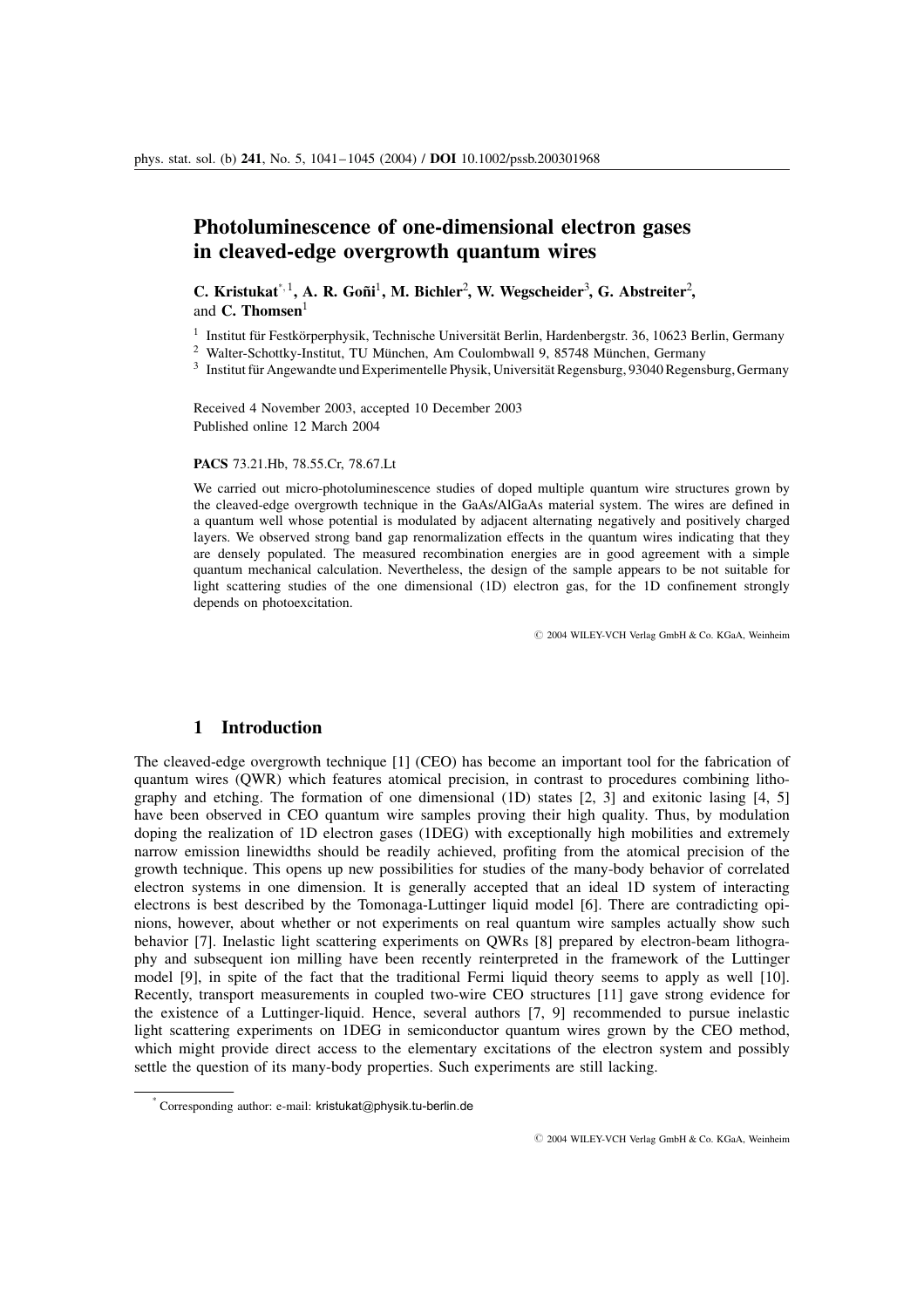

Fig. 1 Details of the sample design. The quantum wires form in the quantum well of the second growth due to the modulation of the electrostatic potential by nipi structure grown in the first run.

Here we present low-temperature results of micro-photoluminescence  $(u-PL)$  measurements on a specially designed CEO multiple quantum wire structure, where the confining 1D potential is purely electrostatic. We found clear evidence for the formation of 1D states. Apparently this specific sample design is suitable for the creation of quantum wires filled with electrons, however, the 1D potential depends strongly on photoexcitation.

The samples (see Fig. 1) consist of an alternating n and p-doped (nipi) GaAs/AlGaAs multiple quantum well structure (QW) with 31 periods in [001] direction (first growth) and a single quantum well in the [110] direction separated from the cleaved edge by a thin AlGaAs barrier (second growth). The details of the first growth sequence are given elsewhere [12]. The doping layer of the second growth introduces electrons in the quantum well raising the Fermi level, such that the 2D electronic ground state of the quantum well is populated. The alternating  $n$  and  $p$ -doping layers are ionized and thus positively and negatively charged, respectively. These space charges of alternating sign create a spatial potential modulation along the first-growth direction (denoted  $\zeta$  hereafter). Hence, electrons in the quantum well accumulate in several 1D channels. We have studied two similar samples that differ only in the set back of the doping layer from the quantum well  $-20$  nm and 40 nm  $-$ . This leads to two different electron densities in the quantum well of the second growth.

Micro-PL measurements were performed in backscattering from the cleaved edge in [110] direction at  $4 K$  with a Ti-Sapphire laser using a microscope setup. The laser spot is  $2 \mu m$  in diameter, thus, about the same size as the whole *nipi*-structure. A  $x - y$  drive allows for easy positioning of the laser spot on the (110) plane with sub-micrometer precision.

Figure 2 shows line scans in [001]-direction on the cleaved edge for both samples with a) low and b) high electron density depending on the thickness of the spacer layer for the doping. We first dis-



Fig. 2 Photoluminescence line scans on the cleaved edge in [110]-direction for the sample with a) low and b) high electron density.

 $O$  2004 WILEY-VCH Verlag GmbH & Co. KGaA, Weinheim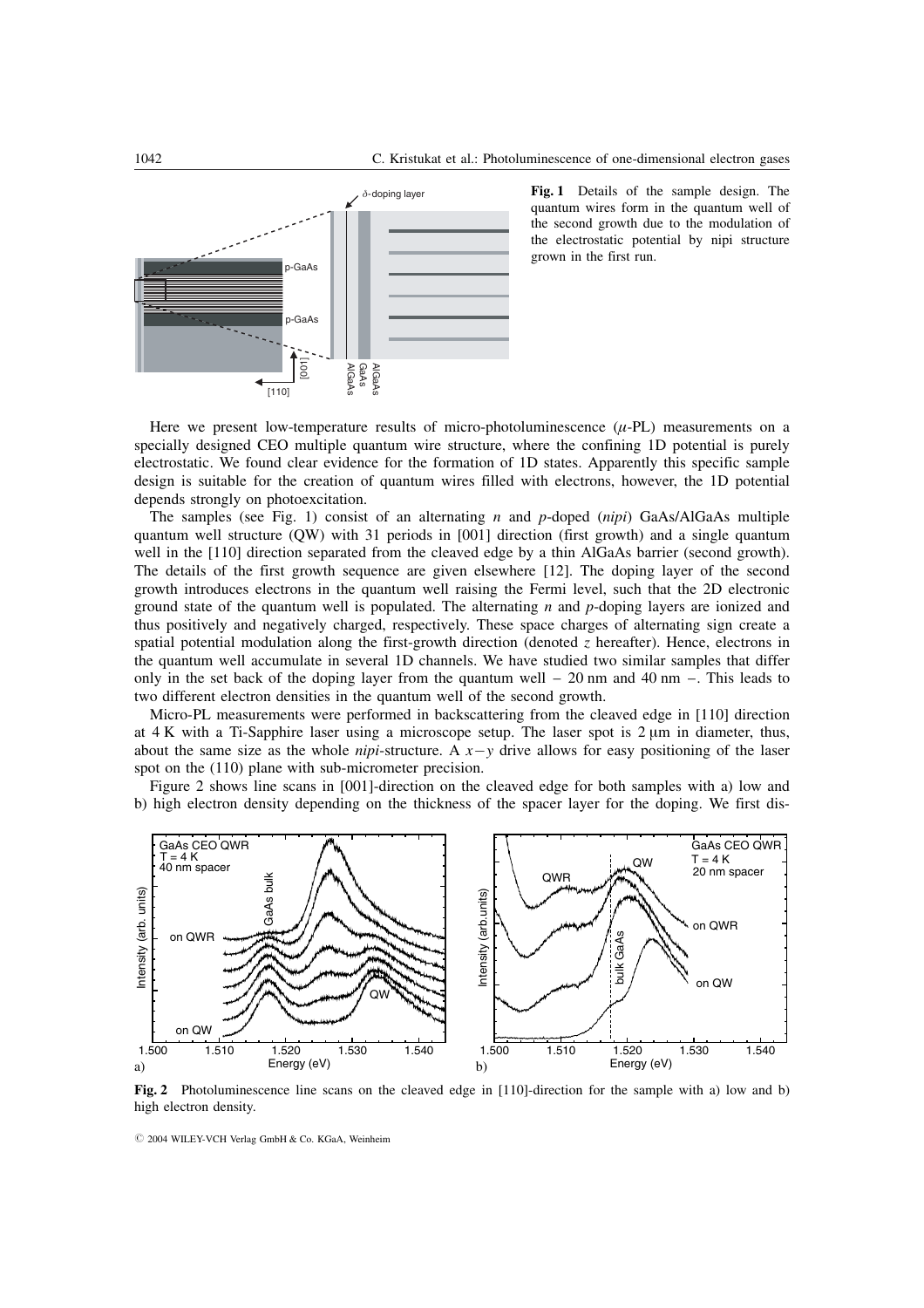cuss the low-density sample. Starting at the region along z below the *nipi* structure, the PL spectra exhibit two broad peaks originating from the ground state recombination of the unperturbed single quantum well (denoted as QW) and from the underlying bulk GaAs of the first growth. The total confinement energy for the ground state electron–hole pairs in a 15 nm wide quantum well is about 20 meV. Nevertheless, due to band gap renormalization effects [13–15], the energy of the quantum well ground-state emission is lowered by about 4 meV. We take this as evidence for the partial filling of the 2D subband, since we were not able to directly determine position of the Fermi edge in PL. When moving towards the multiple quantum wire (MOWR) structure, the OW luminescence peak shifts to lower energies because of further renormalization and vanishes. Centered on the MQWRs a new feature appears about 10 meV below QW peak. We attribute this emission to the spatially indirect recombination of electrons from the 1DEGs and photoexcited holes in the wires. The PL spectra of the high density sample look similar (Fig. 2b). Far from the MQWR structure both the QW luminescence, which shows stronger renormalization than in the low density sample, and the bulk GaAs luminescence peaks are apparent in the spectra. The QW luminescence is further red-shifted when scanning in z-direction but does not vanish, as in the spectra of the low density sample. The band gap renormalization for the QW ground state amounts to about 18 meV at the center of the MQWR structure. This is due to the larger 2D electron density that accumulates between the large p-doped, negatively charged layers at both sides of the nipi structure.

We interpret our PL results of the CEO wires on the basis of simple quantum mechanical calculation. The carriers in the QW have translational symmetry only in  $\overline{110}$  direction. In  $\overline{110}$  direction the potential is given by the band offsets at the AlGaAs/GaAs/AlGaAs interfaces, whereas in [001] direction the potential is purely electrostatic and determined by the alternating space-charge layers of the *nipi* structure. Since the Schrödinger equation for this two-dimensional problem is separable in variables, we solve it for the potential in each direction and sum up the energy eigenvalues in order to obtain the energy levels according to

$$
\left(\frac{\boldsymbol{p}_x^2}{2m} + V_x(x)\right)u(x) = \varepsilon_x u(x) , \qquad (1)
$$

$$
\left(\frac{\boldsymbol{p}_z^2}{2m} + V_z(z)\right) v(z) = (E - \varepsilon_x) v(z).
$$
\n(2)

Figure 3 shows a sketch of the electrostatic potential created by the *nipi* structure along the QW of the second growth, as obtained by solving the 2D Poisson equation using the potential generated by a series of cylindrical wires with proper shape and charge, in order to mimic the edge of the *nipi* structure.

The amplitude of the potential modulation basically depends on the distance between QW and cleaved edge and on the charge of the np layers. The superimposed parabolic potential is a consequence of the charge of the p-doped layers at the top and the bottom of the *nipi* structure. The electrostatic potential has been set to zero at infinity. Assuming that the *np* layers are fully ionized and for a distance of 27.5 nm to the center of the QW, the calculation yields a modulation depth of around



Fig. 3 Electrostatic potential created by the alternating space charge layers in [001] direction.

 $\odot$  2004 WILEY-VCH Verlag GmbH & Co. KGaA, Weinheim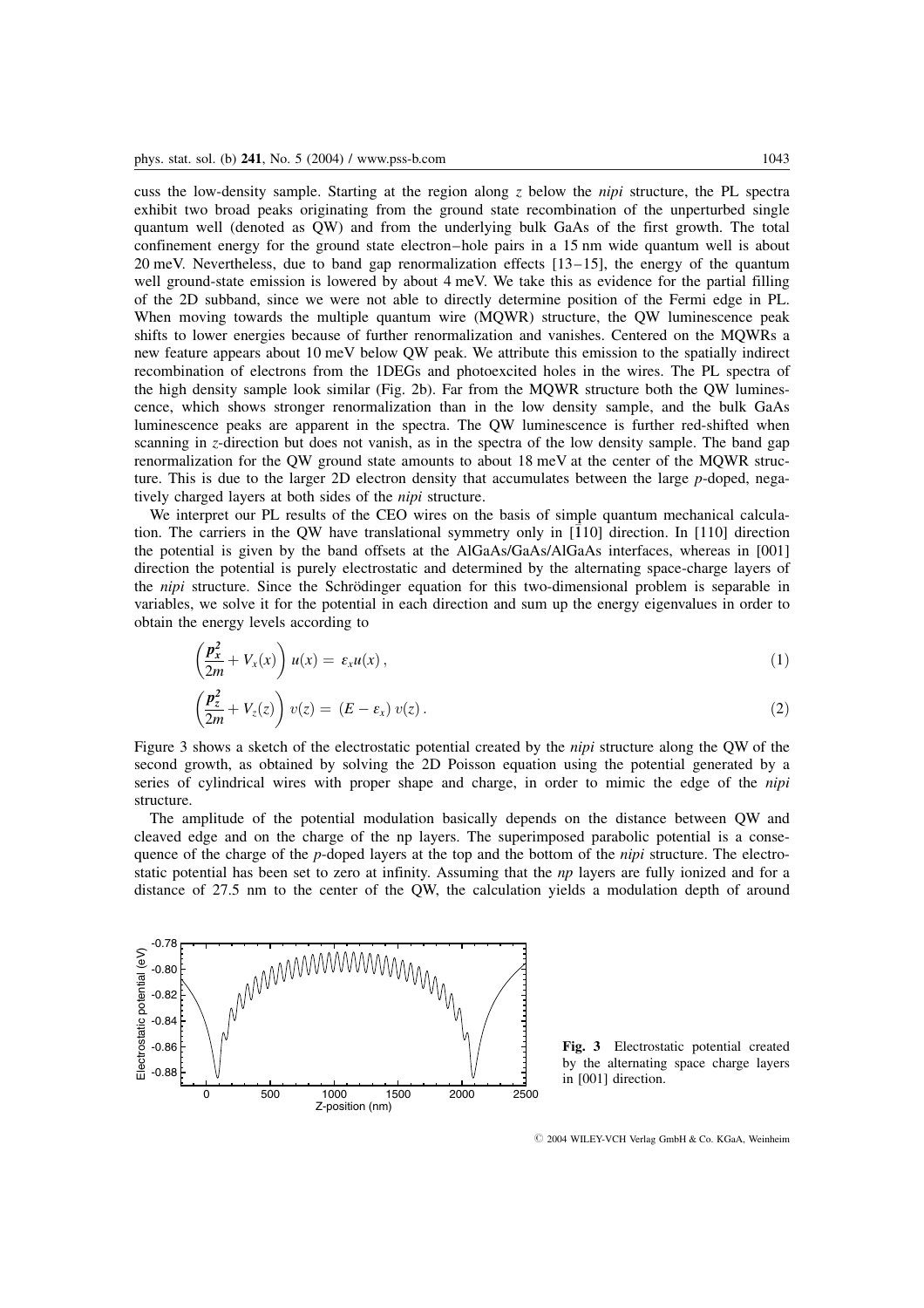15 meV. The Schrödinger equation, however, was solved for a single wire whose potential was approximated by the following function:  $U(x) = -U_0/\cosh^2 \alpha x$ , where  $\alpha \sim 1/d$ , which has an analytical solution (see for example [16]). The solutions can be expressed in terms of the hypergeometric confluent function and their energies are given by

$$
E_n = -\frac{\hbar^2 \alpha^2}{8m^*} \left[ -(1+2n) + \sqrt{1 + \frac{8m^* U_0}{\alpha^2 \hbar^2}} \right]^2.
$$
 (3)

For a peak-to-peak modulation of  $U_0 = 15$  meV, an effective wire width of  $d = 30$  nm and setting the zero of the potential energy at half maximum we obtain for the energies of the lowest electron and hole states  $e_0^z = -4$  meV and  $h_0^z = -6$  meV, respectively. The energy states in the potential perpendicular to the heterointerfaces have been calculated numerically by solving self-consistently the Poisson and Schrödinger equations of the modulation-doped GaAs quantum well of the second growth. This yields electron and hole ground-state energies of about  $e_0^y = 17$  meV and  $h_0^y = 3$  meV, respectively. Adding the energies obtained for both directions we finally get  $e_0 = 13$  meV and  $h_0 = -3$  meV with respect to the bulk conduction and valence band edges, respectively. The resulting band structure profile is sketched in Fig. 4. Note that even though the lowest electronic state of the wires is higher in energy than the top of the potential modulation, it still exhibits 1D character. Thus, the energy of the indirect recombination process within the MQWRs is expected to lie about 10 meV lower than the QW ground state recombination, in very good agreement with the redshifts observed in the experiments.

The recombination from the 1D states results in a rather broad band, which has possibly two reasons. One is the formation of a miniband due to tunnelling between the lowest 1D states in the conduction band. For the holes, having a larger effective mass, this is unlikely to happen, however, the valence band states are very dense, representing a quasi continuum. In the case of the high density sample, even the continuum electron states of the cosh potential in the conduction band seem to be populated, which explains the coexistence of the MQWR and QW peaks in PL.

A striking result concerns the dependence on laser excitation power of the QWR luminescence, which is illustrated in Fig. 5 again for both samples. The laser spot is centered on the MWQRs. The main peak in Fig. 5a, which corresponds to the QWR emission, shifts to higher energies with increasing excitation power. This is also true for the high-density sample, where the QWR peak shifts upwards until it merges at high power levels together with the broad QW line. The latter, in contrast, remains peaked at 1.52 eV independently of the laser power. We explain this behavior as being caused by screening of the electrostatic potential by the photoexcited carriers generated at the *nipi* structure, which neutralize the ionized dopants, thus, reducing the space charge. This implies that in light scattering experiments which generally need laser powers a factor of 100 higher than for luminescence measurements, the formation of the 1DEGs will be prevented by the cancellation of the potential modulation. In fact, light scattering studies on these samples have not revealed any signs of the existence of a 1D gas. In contrast, they showed strong signals originating from two-dimensional hole gases confined in the nipi structure in the first growth [12].

In summary, we have studied an alternative design of a GaAs multiple quantum wire structure fabricated by the cleaved-edge overgrowth method by means of  $\mu$ -PL measurements. The quantum wires are well defined through a lateral potential modulation of a single quantum well produced by an



Fig. 4 Sketch of the electronic band structure in the region of the electrostatic potential modulation defining the quantum wires. The electronic states are calculated by approximating the potential with a  $1/\cosh^2 x$ function (dotted line).